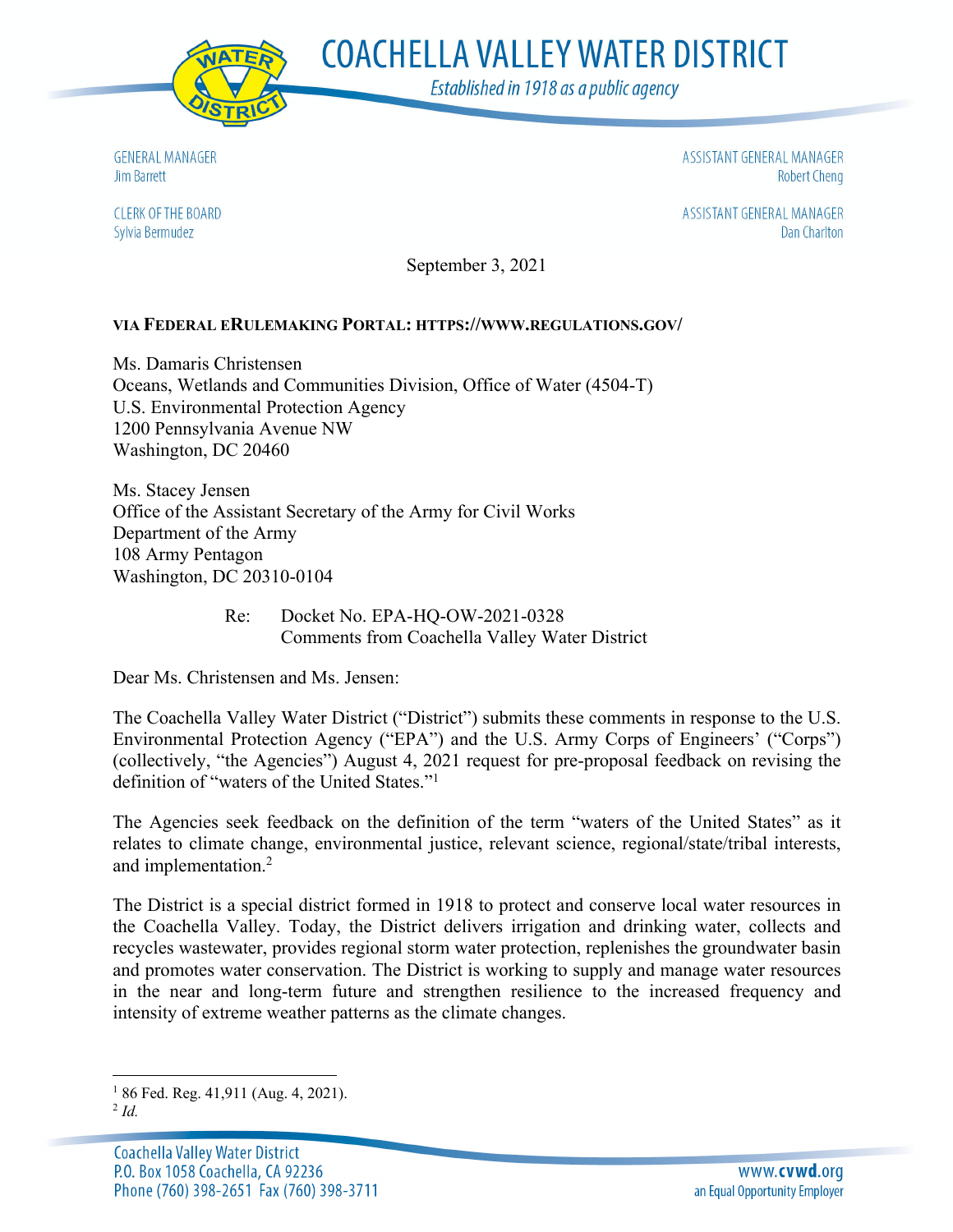Docket ID No. EPA-HQ-OW-2021-0328 September 3, 2021 Page 2

The District understands that it is the Agencies' intent to repeal and replace the existing 2020 definition of "waters of the United States" via a two-step process. Following the first step (repeal of the existing definition), the effective regulatory definition of the term will be based on the 1986 promulgated regulation and guidance issued by the Agencies following the *Rapanos* decision in 2008.

To avoid uncertainty, the District requests that the Agencies clarify, throughout the entire rulemaking process, that infrastructure that facilitates the District's water supply and stormwater management-operations is excluded from the definition of "waters of the United States." Appropriately crafted exclusions can and do protect the nation's waters in a manner that does not hinder operation or maintenance of crucial services. These exclusions allow the District to provide affordable, reliable, and resilient drinking water and stormwater management.

The District appreciates the opportunity to provide pre-proposal recommendations for the Agencies' two-step rulemaking process. The District supports the Agencies' commitment to learn from the past regulatory approaches and craft a rule that reflects the current science, protects the nation's waters, and safeguards public health. The District's comments follow.

# **I. Consequences of "Waters of the United States"**

Real consequences attach to the designation of "waters of the United States" for public entities. An overly expansive definition can result in the wrongful classification of water infrastructure as jurisdictional waters. Aqueducts, irrigation canals and ditches, groundwater recharge basins, percolation ponds, and stormwater and wastewater infrastructure may be at risk. Classifying water infrastructure as jurisdictional would not only interfere with the District's ability to provide necessary and affordable services to its population, but would also hinder the advancement of environmentally beneficial projects. Such a result would not advance the Agencies' mission and would frustrate the Clean Water Act's goal of cleaning up the nation's waters.

#### **A. Requirements to internally attain water quality standards**

If water infrastructure is designated as "waters of the United States," requirements to attain water quality standards could result in situations that are highly prohibitive or impossible for the District to comply.

Under the Clean Water Act, states adopt water quality standards for all intrastate waters such that the waters attain designated uses.<sup>3</sup> Generally, states must include the basic "fishable, swimmable" standard as a designated use.4 The District's infrastructure, however, is inherently not designed to meet fishable, swimmable standards. Stormwater and wastewater infrastructure treat polluted water prior to discharging into traditional navigable waters. Though highly clean, recycled water can have elevated levels of total dissolved solids and nutrients, and discharges into percolation ponds could trigger Clean Water Act permitting requirements or discharge prohibitions. The application of these Clean Water Act requirements to infrastructure designed to treat water for beneficial purposes would be misplaced.

 $3$  33 U.S.C. § 1313(c)(2)(A).

<sup>4</sup> *See id.*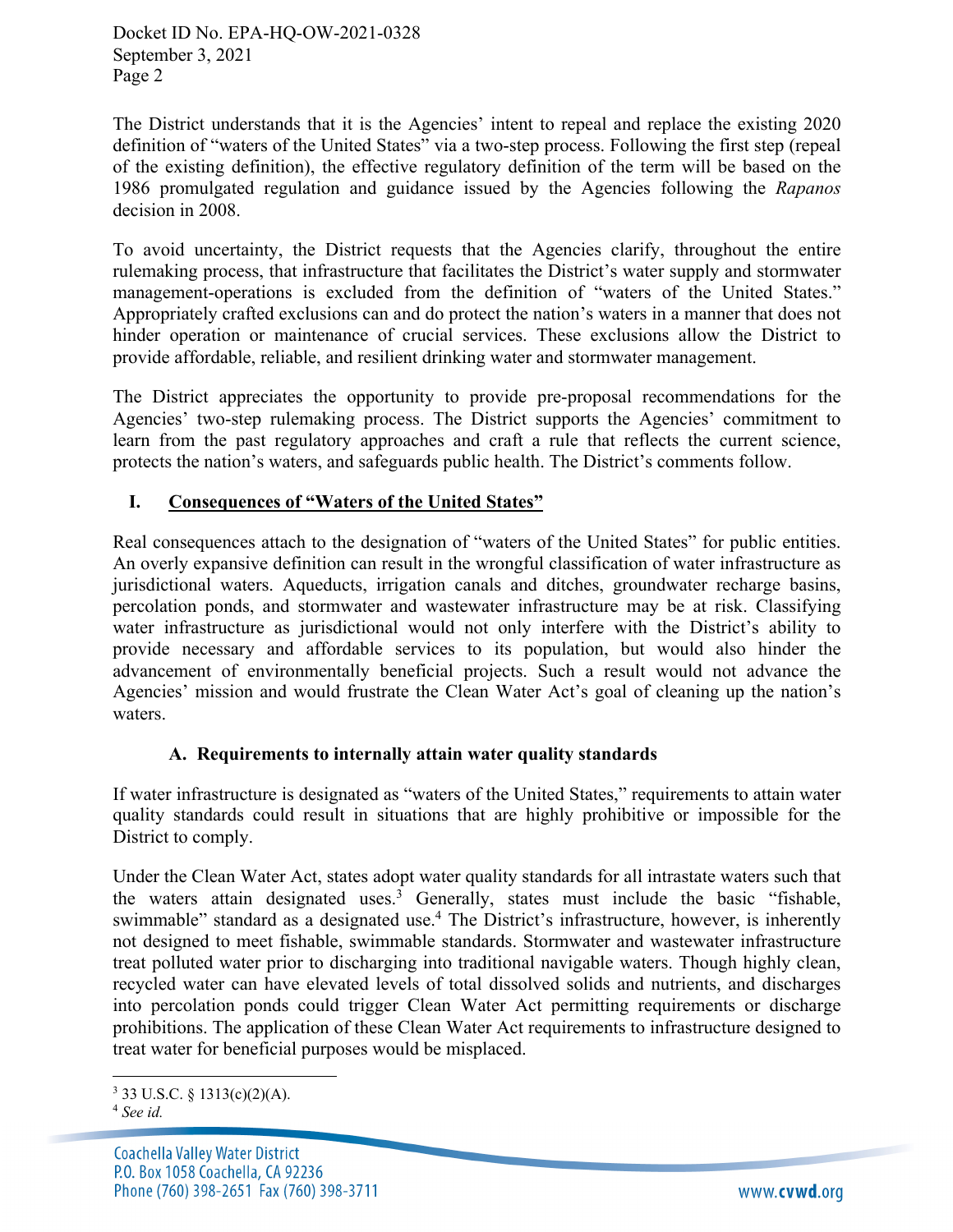Docket ID No. EPA-HQ-OW-2021-0328 September 3, 2021 Page 3

Moreover, of great concern is the possibility that the EPA or a state regulatory agency would adopt a total maximum daily load ("TMDL") for infrastructure on the premise that the conveyance is a water of the United States failing to meet applicable water quality standards.<sup>5</sup> A TMDL could result in limitations on discharges into, and therefore use of, the infrastructure. Such compliance is in many cases infeasible and will force dischargers into non-compliance.

# **B. Prohibition of pollution treatment infrastructure**

States may not adopt "waste transport or waste assimilation" as a designated use for waters of the United States.<sup>6</sup> This prohibition prevents treatment systems that ultimately improve water quality from being constructed within waters of the United States. Thus, inappropriately designating infrastructure such as stormwater drains, flood control systems, or wastewater infrastructure as waters of the United States would hinder the ability of downstream waters to attain applicable water quality standards.

For example, if portions of a municipal separate storm sewer system ("MS4") are converted to waters of the United States, implementation of best management practices or other treatment controls that would benefit downstream traditional navigable waters may not be allowed. Similarly, manmade wetlands constructed as part of the wastewater treatment system, at the point of discharge and outside the waters of the United States, could be prohibited.

# **C. Federal permitting**

Section 404 of the Clean Water Act requires permits for the "discharge of dredged or fill material" into waters of the United States.<sup>7</sup> Section 404 permitting in turn may trigger consultation under the federal Endangered Species Act. If percolation ponds and constructed wetlands are designated as waters of the United States, normal maintenance operations could result in requirements to obtain permits under Section 404. In some cases, these regulatory requirements may obstruct the purpose of the facility. In others, environmentally beneficial projects may be delayed or prohibited from being constructed altogether.

#### **II. Requested Exclusions and Clarifications**

As discussed above, the designation of "waters of the United States" has real, practical consequences. To avoid unnecessary, costly, and counterproductive burdens, the District requests express exclusions for its water infrastructure. Express exclusions provide the clarity, consistency, and predictability that will not only protect the District's operation of key services, but ease implementation by the Agencies.

The District additionally requests that EPA clarify that a water body cannot be both "waters of the United States" and a point source. By statutory definition, a point source is the mechanism of delivery for pollutants into "waters of the United States." Failure to clearly delineate between the two creates confusion about the point of compliance for a discharger and the ability of a discharger to construct and operate treatment works and other infrastructure.

<sup>5</sup> *See* 33 U.S.C. § 1313(d). 6 40 C.F.R. § 131.10(a). 7 33 U.S.C. § 1344(a).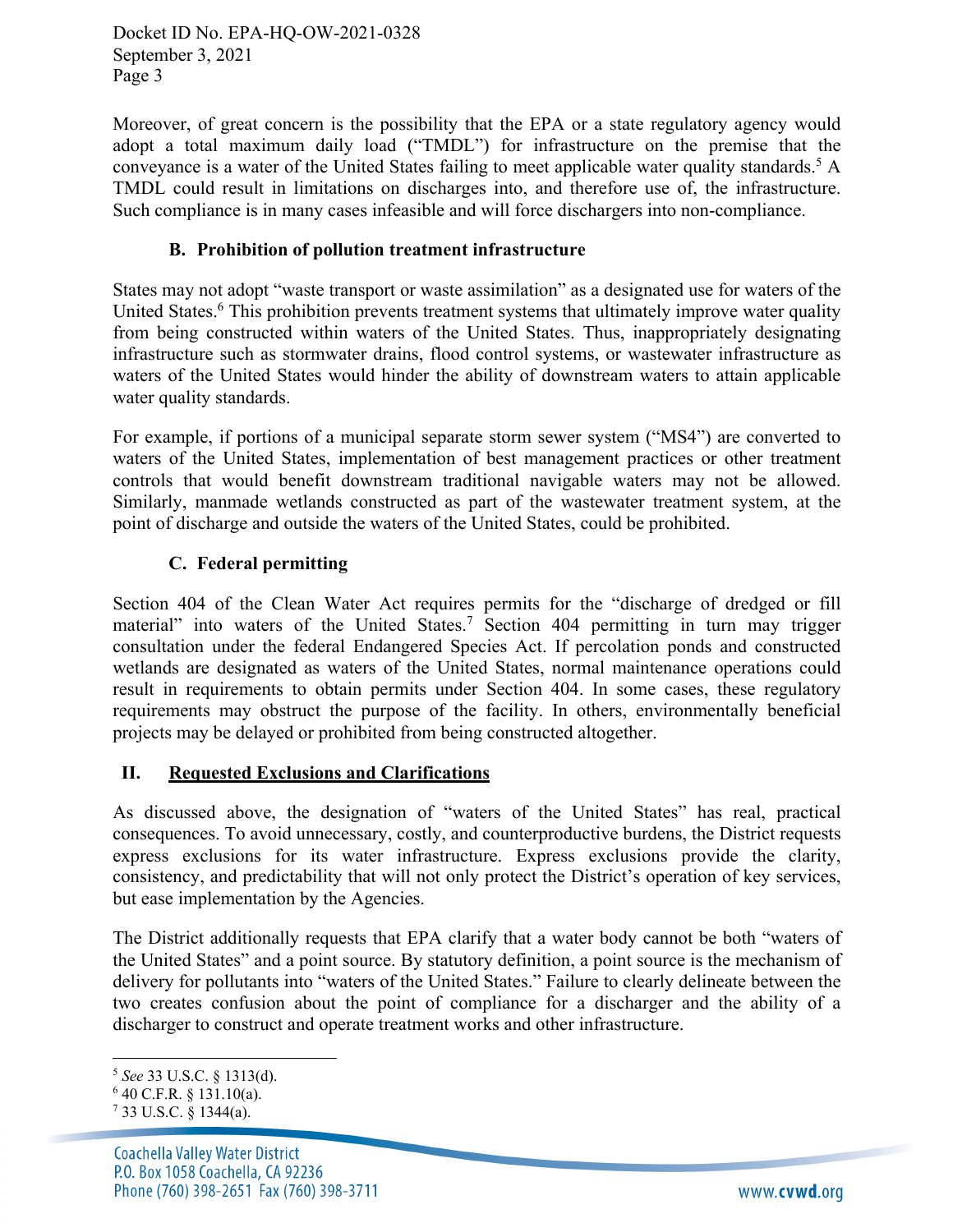Docket ID No. EPA-HQ-OW-2021-0328 September 3, 2021 Page 4

In addition to this clarification, the District requests that, in both the forthcoming repeal and replacement rules, the Agencies expressly exclude the following from the definition of "waters of the United States":

## **1. Water conveyance and supply systems, including aqueducts, canals, ditches, storage ponds or lagoons, and treatment ponds.**

Aqueducts, irrigation canals, ditches, and other manmade channels are used to transport water across the arid West for drinking water and irrigation. Storage ponds and other water storage facilities are frequently used in recycled water facilities. The District requests that the Agencies exclude all water conveyances and water supply infrastructure, as they are crucial for managing water resources.

The 2015 Clean Water Rule ("CWR") and the 2020 Navigable Waters Protection Rule ("NWPR") excluded ditches and other water supply infrastructure subject to certain limitations.8 The District requests that the Agencies exclude all artificial ditches for water conveyance, whether or not they were constructed in a natural channel, as they are essential for irrigation systems in the West.

The District additionally requests that the Agencies return to following Army Corps regulatory guidance on exempting certain operation and/or maintenance of irrigation and drainage ditches from Section 404 permitting requirements.<sup>9</sup>

# **2. Groundwater recharge, water reuse, and wastewater recycling structures, including detention, retention, and infiltration basins or ponds.**

The 2020 NWPR excluded infrastructure for groundwater recharge and water recycling, with the limitation of being constructed in "upland."<sup>10</sup> As the Rule noted, these are increasingly important tools for water supply and drought resilience. For clarity and ease of administration for both the District and the Agencies, the District requests that the Agencies wholly exclude infrastructure for the purposes of groundwater recharge and water recycling.

# **3. Stormwater control systems constructed to convey, treat, infiltrate, or store stormwater run-off.**

Stormwater control features were excluded in both the 2015 CWR and the 2020 NWPR, with certain limitations.11 For the sake of clarity and ease of implementation for both the District and the Agencies, the District requests the Agencies wholly exclude stormwater control features from the definition.

<sup>8</sup> 80 Fed. Reg. 37,105; 85 Fed. Reg. 22,338.

<sup>&</sup>lt;sup>9</sup> RGL No. 07-02 (July 4, 2007).<br><sup>10</sup> 85 Fed. Reg. 22,338.

<sup>11</sup> 80 Fed. Reg. 37,105; 85 Fed. Reg. 22,338.